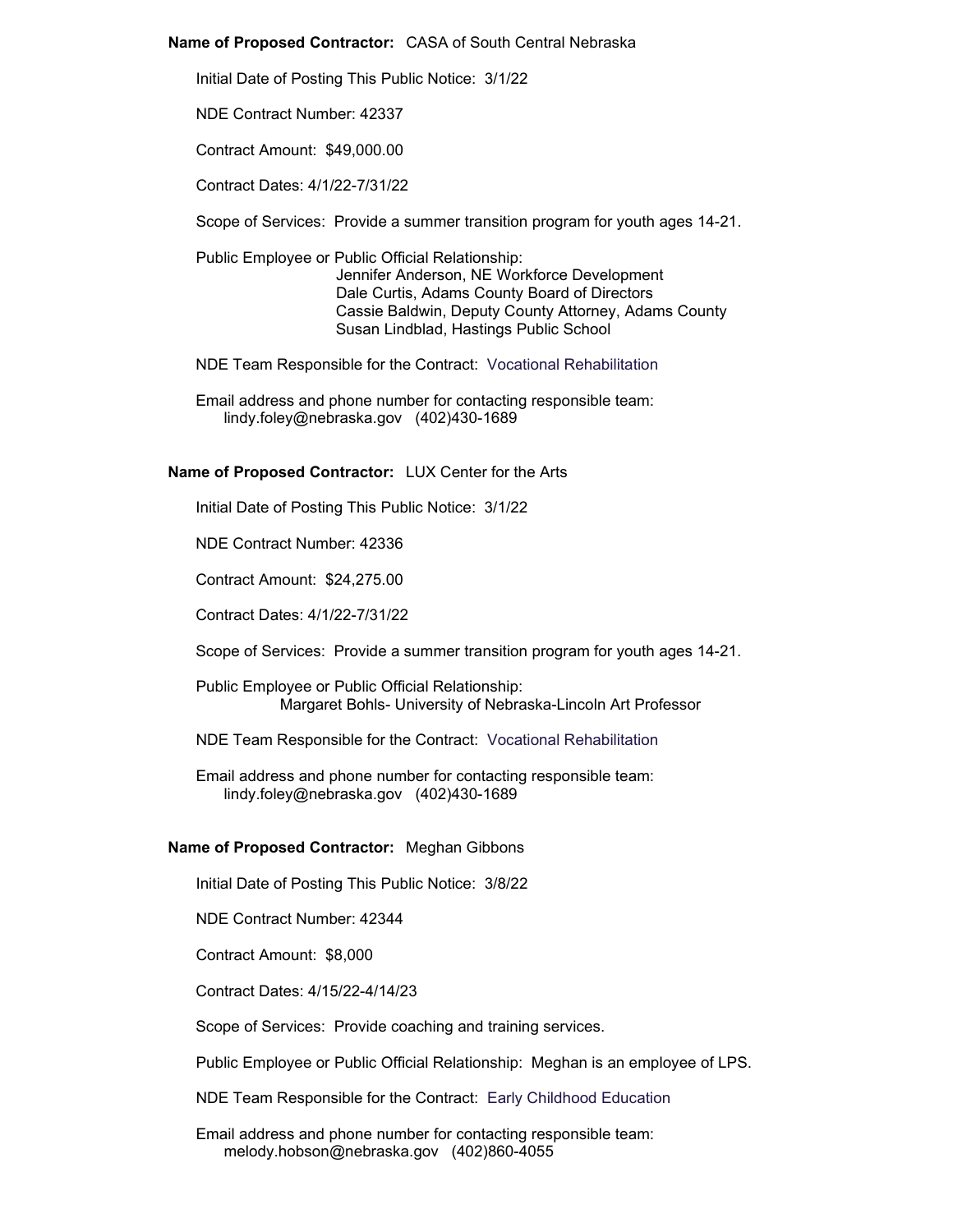## **Name of Proposed Contractor:** Sarah Hoops

Initial Date of Posting This Public Notice: 3/11/22

NDE Contract Number: 42351

Contract Amount: \$7,500

Contract Dates: 3/21/22-8/15/22

Scope of Services: Develop a repository of Open Educational Resources for Agriculture, Food, and Natural Resources educators.

Public Employee or Public Official Relationship: Spouse is a Director of Little Blue Natural Resource District Board.

NDE Team Responsible for the Contract: Career, Technical & Adult Education

Email address and phone number for contacting responsible team: katie.graham@nebraska.gov (402)937-2809

#### **Name of Proposed Contractor:** NE Chamber of Commerce

Initial Date of Posting This Public Notice: 3/17/22

NDE Contract Number: 42361

Contract Amount: \$400,000

Contract Dates: 4/1/22-10/31/24

Scope of Services: Coordinate efforts surrounding education and the workforce. Hire an education & workforce alignment coordinator.

Public Employee or Public Official Relationship: David Brundage, Central Nebraska Public Power & Irrigation District Tom Kent, Nebraska Public Power District Walter "Ted" Carter, University of Nebraska Heath Mello, University of Nebraska Jim Pillen, University of Nebraska Board of Regents

NDE Team Responsible for the Contract: Commissioner's Office

Email address and phone number for contacting responsible team: ryan.foor@nebraska.gov (402)471-5030